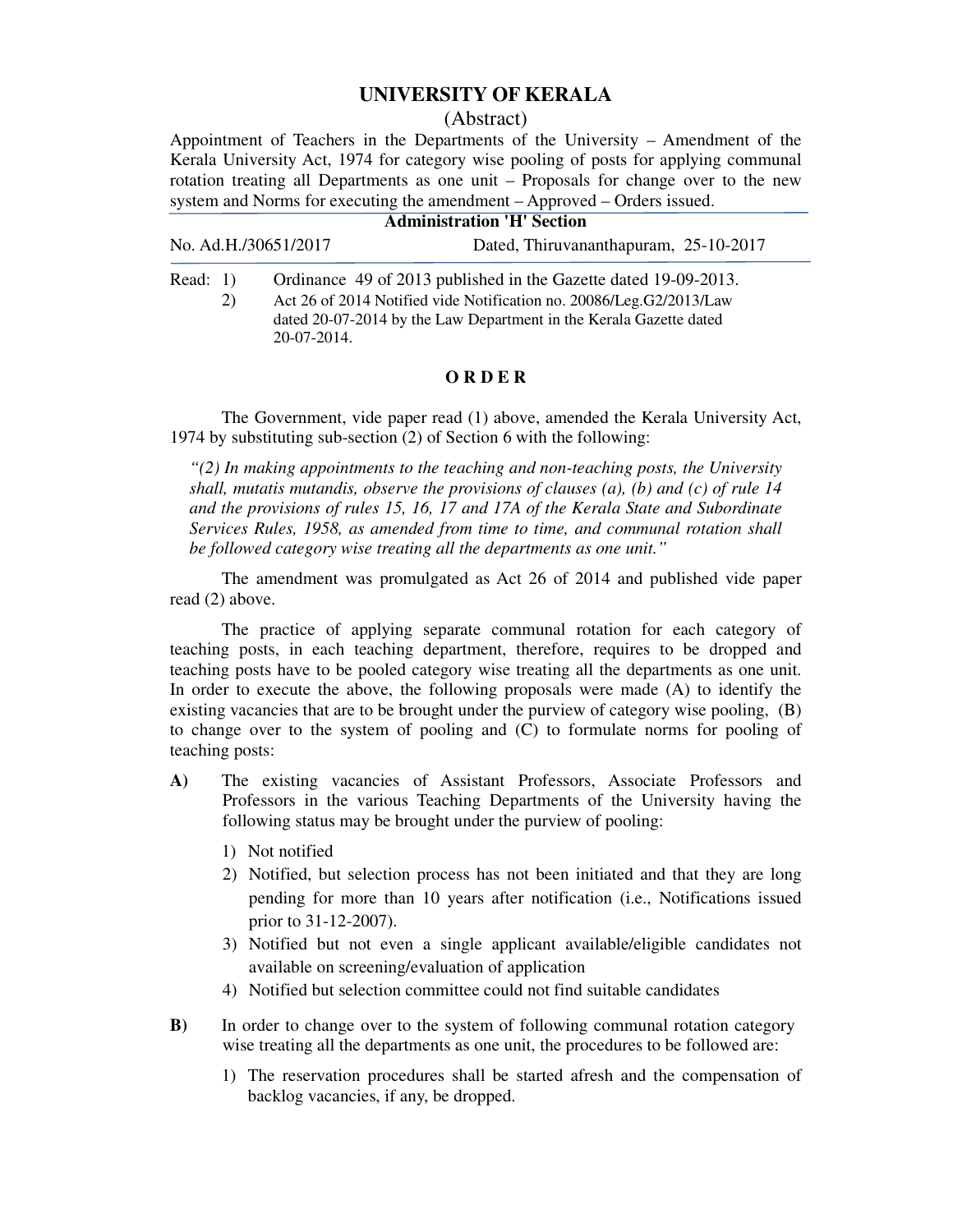- 2) All notifications of posts, for which selection procedure(s) has/have not been initiated yet (as per A.2 above) shall be treated as cancelled or partially cancelled, as the case may be, (except for those cases that are pending disposal by the Legal Forum) and shall be included in the posts to be pooled.
- 3) Open/ reservation turn assigned to each vacancy at the time when it was notified earlier, but selection was not made, be dropped for assigning new turn in accordance with the norms of pooling.
- 4) Vacancies against which cases are pending before legal forum shall be put on hold from being pooled. These may be filled as per the direction, if any, of the legal forum concerned, else be added subsequently to the pooled vacancies chronologically after disposal of disputes, without disturbing the open/reservation turns of vacancies already pooled and settled as per the approved norms. Such vacancies shall be pooled only after waiting for a period of 3 months after the disposal by the legal forum, in order to rule out possibility of appeal petition being filed while the pooling/notification/ selection process of such posts is in progress.
- **C)** Norms for pooling of Teaching Posts:
	- 1) The vacancies of teaching posts shall be pooled under 3 categories viz. Assistant Professor, Associate Professor and Professor.
	- 2) Vacancies under each category in all the Departments shall be arranged chronologically in the order that the oldest vacancy being placed first. If more than one post under the same category fell vacant on the same date, the posts shall be arranged in alphabetical order of the Department concerned. The alphabetical list of existing Teaching Departments having sanctioned posts of regular teachers for this purpose shall be decided as arranged in Appendix A.
	- 3) The G.O. (P) No. 119/2005/SWD dated 06-08-2005, provides reservation for PWD applicants for filling up the vacancies of Assistant Professor only (since direct recruitment is only to the cadre of Assistant Professor in Pvt/aided/Govt colleges). However, in the University the same shall be made applicable to the posts of Associate Professor and Professor too for direct recruitment. Suitable posts shall be identified for providing 3% reservation as provided for in the PWD Act for Persons with Disabilities. If the vacancy initially assigned for the Blind category happens to be in Science subject/department., the procedures to be followed are as shown in Appendix B for deciding the subject/department.
	- 4) The open/reservation turns shall then be assigned to each vacancy as per the rotation chart.
	- 5) The open/reservation turns finalized shall be posted in the Rotation Roster and the posts shall thereafter be notified.

 The Vice-Chancellor has considered the proposals in the light of the following facts :

i) The UGC as well as the State Government have evolved specific procedures for selection, reservation and appointment of the teaching staff in the University Departments in various cadres, like Professor, Associate Professor and Assistant Professor and such there is only little relevance in a detailed study for appointments in the existing vacancies.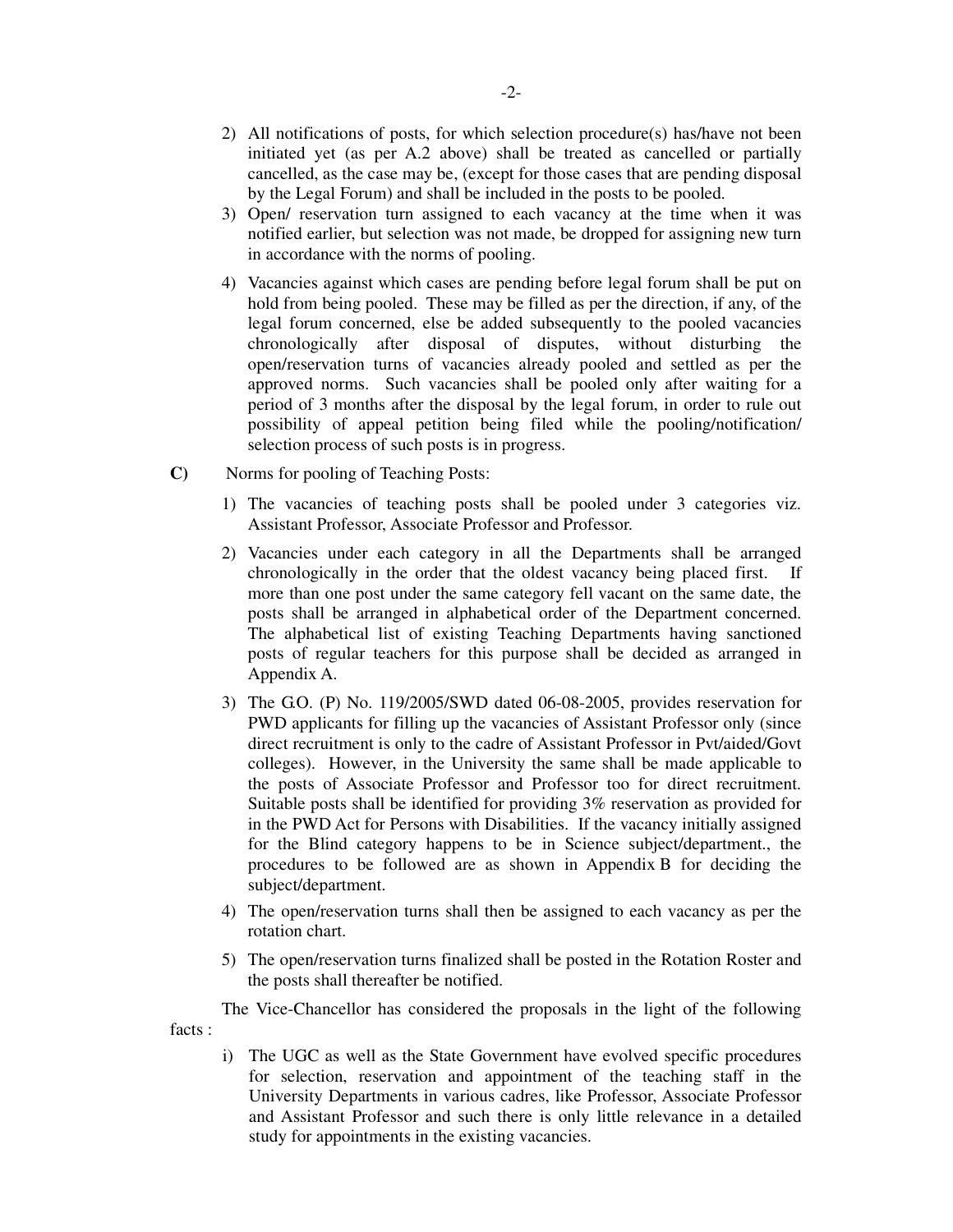- ii) The UGC has intimated in its letter dated D.O. No.F.1.11/2014(Cm) dated 12- 11-2014 (copy enclosed) that the Universities shall make serious efforts in ensuring that the vacant faculty positions are filled well in time and there should be no opportunity for the UGC to withhold the General Development Grants to the University.
- iii) The NAAC Team that visited the University for granting Reaccreditation in the second cycle had expressed concern on the delay caused in appointing regular teachers in the existing vacancies. If the current state of affairs in this regard is allowed to continue as such, there is every possibility for an unfavorable rating in the forthcoming reaccreditation due by 2020.
- iv) The UGC Regulations 2016 for granting registration to Ph.D. Degree, adopted in the University as such, have imposed restrictions on the number of students the supervising teachers can provide guidance at a time and this has resulted in creating an unfavourable situation to meritorious students seeking fresh registration, on account of the paucity of qualified guides. If the existing vacancies are filled, approximately 600 additional seats for research can be generated and eligible students can be granted registration to research. The number of seats for admission to M.Phil programmes shall also be increased simultaneously.
- v) The fame of the University shall be spread globally by the increased volume of research and publications of newly recruited teachers and this may provide more opportunities to the University for securing an elevated world ranking in the forthcoming years.

 Sanction has, therefore, been accorded by the Vice-Chancellor, to the aforesaid proposals for (A) identifying the vacant posts, (B) proposed procedures for change over to the system of pooling of posts and (C) the proposed norms for pooling of teaching posts, being approved, considering the necessity of filling up of vacant teaching posts, subject to reporting to the Syndicate.

Orders are issued accordingly.

Sd/-

 **Dr. Jayachandran R. Registrar in Charge**

To

- 1. All Members of the Syndicate
- 2. PS to VC/PVC,
- 3. PA to Registrar
- 4. Ad.AII/Ad.AV/Ad.AVI/Ad.BIII/Ad.DI/Ad.DIII
- 5. PRO/Enquiry
- 6. File copy

Forwarded/By Order

Section Officer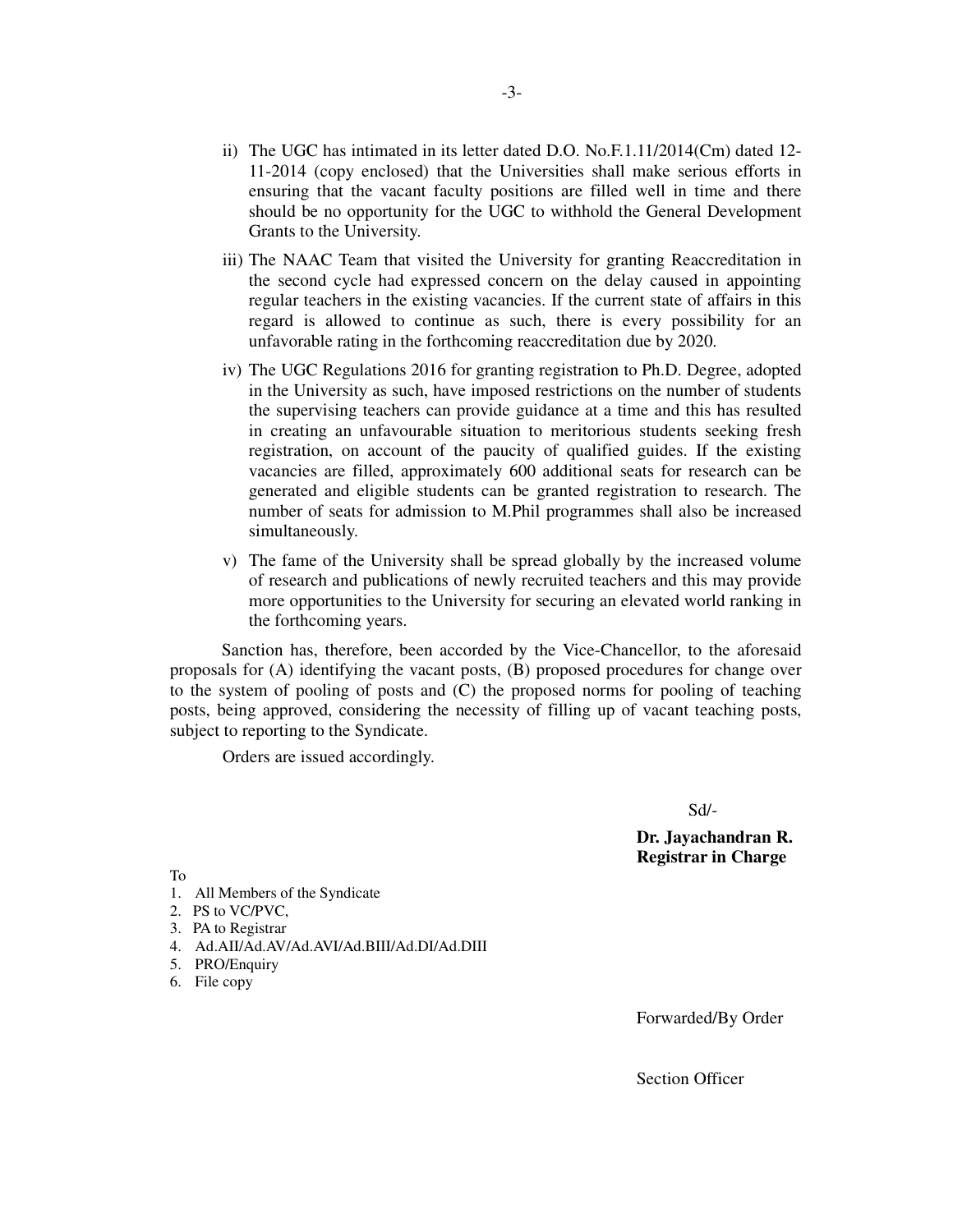# **Appendix A**

## **List of Teaching Departments of the University (New Departments when instituted shall be inserted in appropriate places on creation of teaching posts)**

| Sl. No | <b>Name of Department</b>                   |  |
|--------|---------------------------------------------|--|
| 1.     | Department of Aquatic Biology & Fisheries   |  |
| 2.     | Department of Arabic                        |  |
| 3.     | Department of Archaeology                   |  |
| 4.     | Department of Biochemistry                  |  |
| 5.     | Department of Biotechnology                 |  |
| 6.     | Department of Botany                        |  |
| 7.     | Department of Chemistry                     |  |
| 8.     | Department of Commerce                      |  |
| 9.     | Department of Communication & Journalism    |  |
| 10.    | Department of Computer Science              |  |
| 11.    | Department of Demography                    |  |
| 12.    | Department of Economics                     |  |
| 13.    | Department of Education                     |  |
| 14.    | Department of Environmental Sciences        |  |
| 15.    | Department of Futures Studies               |  |
| 16.    | Department of Geology                       |  |
| 17.    | Department of German                        |  |
| 18.    | Department of Hindi                         |  |
| 19.    | Department of History                       |  |
| 20.    | Department of Islamic Studies               |  |
| 21.    | Department of Law                           |  |
| 22.    | Department of Library & Information Science |  |
| 23.    | Department of Linguistics                   |  |
| 24.    | Department of Malayalam                     |  |
| 25.    | Department of Mathematics                   |  |
| 26.    | Department of Music                         |  |
| 27.    | Department of Optoelectronics               |  |
| 28.    | Department of Philosophy                    |  |
| 29.    | Department of Physics                       |  |
| 30.    | Department of Political Science             |  |
| 31.    | Department of Psychology                    |  |
| 32.    | Department of Russian                       |  |